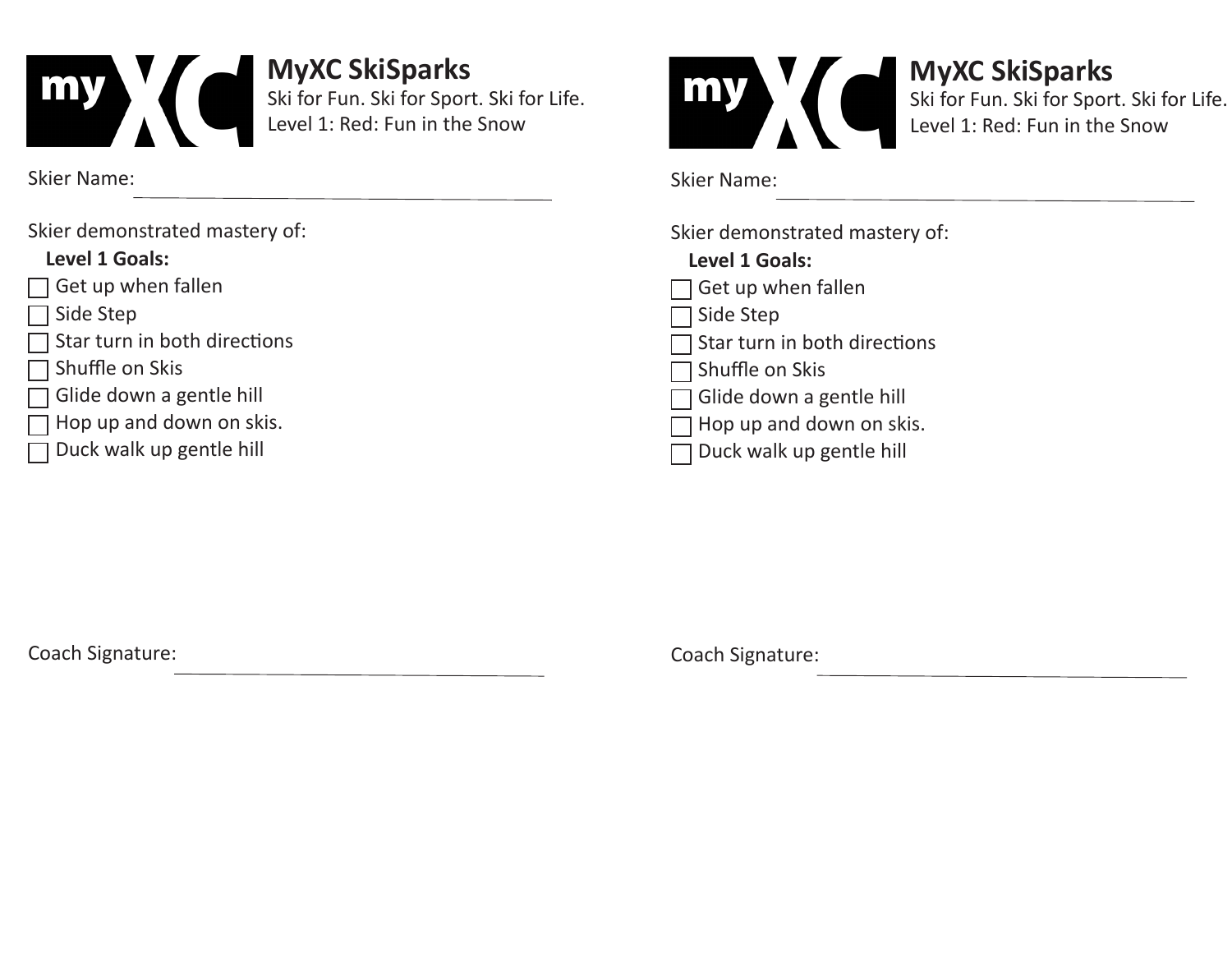

Skier Name:

| Skier demonstrated mastery of:                    |  |  |  |
|---------------------------------------------------|--|--|--|
| Level 2 Goals:                                    |  |  |  |
| <b>Without poles:</b>                             |  |  |  |
| Put on skis with assistance                       |  |  |  |
| Get up when fallen on a slight hill               |  |  |  |
| Stand on one ski                                  |  |  |  |
| Push with each foot resulting in forward movement |  |  |  |
| Herringbone (duck walk) up incline                |  |  |  |
| Sidestep down a slight incline                    |  |  |  |
| Wedge on slight down hill                         |  |  |  |
| Wedge-turn on slight down hill                    |  |  |  |
| Glide down hill in athletic stance                |  |  |  |
| Ski with arm swing                                |  |  |  |
| With poles:                                       |  |  |  |
| Ski with arm swing while dragging poles           |  |  |  |
| Ski 1 km of flat trail                            |  |  |  |
| Recommended level next year:                      |  |  |  |
|                                                   |  |  |  |

Coach Signature:



**MyXC SkiSparks** 

Ski for Fun. Ski for Sport. Ski for Life. Level 2 Purple: Fun on the Trails

Skier Name:

| Skier demonstrated mastery of:<br>Level 2 Goals:  |
|---------------------------------------------------|
| <b>Without poles:</b>                             |
| Put on skis with assistance                       |
| Get up when fallen on a slight hill               |
| Stand on one ski                                  |
| Push with each foot resulting in forward movement |
| Herringbone (duck walk) up incline                |
| Sidestep down a slight incline                    |
| Wedge on slight down hill                         |
| Wedge-turn on slight down hill                    |
| Glide down hill in athletic stance                |
| Ski with arm swing                                |
| With poles:                                       |
| Ski with arm swing while dragging poles           |
| Ski 1 km of flat trail                            |
| Recommended level next year:                      |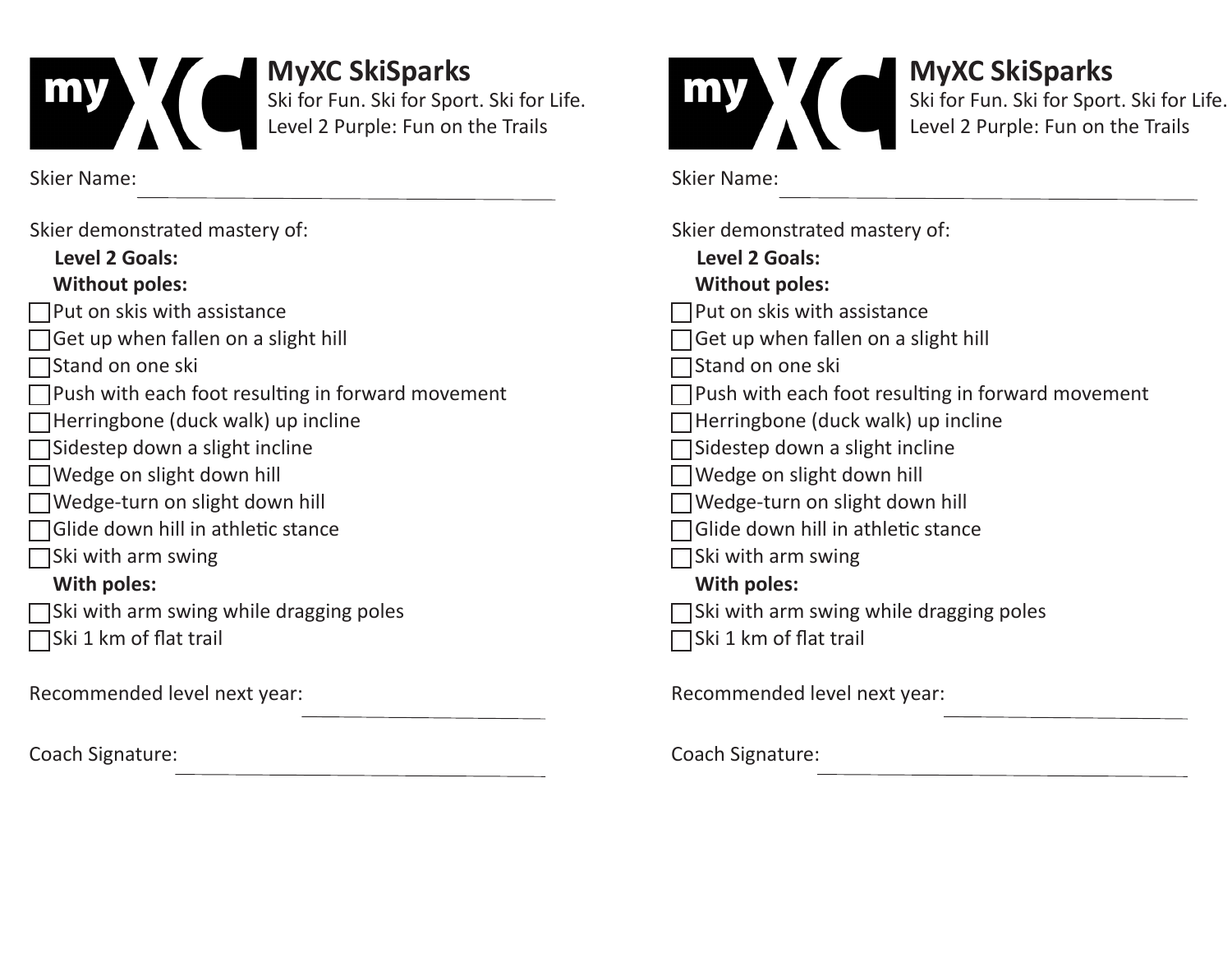

**MyXC SkiSparks**  Ski for Fun. Ski for Sport. Ski for Life. Level 3 Blue: Fun with Rhythm

Skier Name:

Skier demonstrated mastery of:

## **Level 3 Goals:**

| (Level 2 Skills are a pre-requisite for 7 - 8 year olds) |
|----------------------------------------------------------|
| Generate momentum with arm swing with poles              |
| Demonstrate efficient movement and rhythm                |
| □ Push off of each foot resulting in forward movement    |
| Wedge around 4 cones placed on a medium hill             |
| □ Come to a wedge stop at the bottom of a medium hill    |
| Sidestep up and down a medium hill                       |
| Move between gliding downhill and wedge to a stop        |
| repeatedly down a hill                                   |
| ⊤Herringbone up a moderate hill                          |
| Double pole with forward motion                          |
| Perform a downhill tuck with poles                       |
| JSki 1km on rolling trail with good technique            |
|                                                          |
| mmonded louel novt use                                   |

Recommended level next year:

Coach Signature:



# **MyXC SkiSparks**

Ski for Fun. Ski for Sport. Ski for Life. Level 3 Blue: Fun with Rhythm

Skier Name:

Skier demonstrated mastery of:

### **Level 3 Goals:**

| (Level 2 Skills are a pre-requisite for 7 - 8 year olds) |  |  |
|----------------------------------------------------------|--|--|
| Generate momentum with arm swing with poles              |  |  |
| Demonstrate efficient movement and rhythm                |  |  |
| Push off of each foot resulting in forward movement      |  |  |
| Wedge around 4 cones placed on a medium hill             |  |  |
| Come to a wedge stop at the bottom of a medium hill      |  |  |
| Sidestep up and down a medium hill                       |  |  |
| Move between gliding downhill and wedge to a stop        |  |  |
| repeatedly down a hill                                   |  |  |
| Herringbone up a moderate hill                           |  |  |
| Double pole with forward motion                          |  |  |
| Perform a downhill tuck with poles                       |  |  |
| Ski 1km on rolling trail with good technique             |  |  |
|                                                          |  |  |
| Recommended level next year:                             |  |  |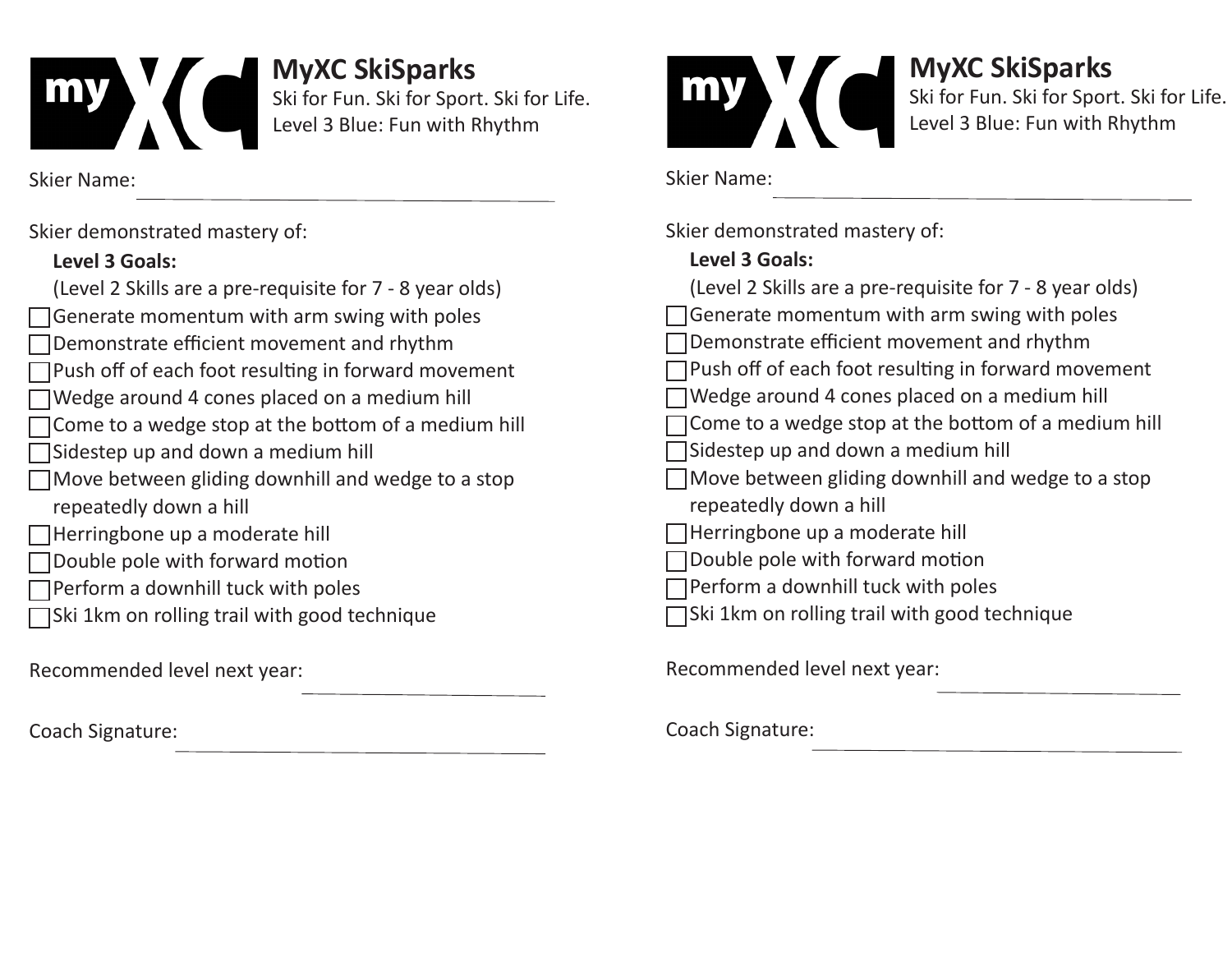

**MyXC SkiSparks** 

Ski for Fun. Ski for Sport. Ski for Life. Level 3\* Blue (beginners ages 11-14) Fun with Rhythm

Skier Name:

Skier demonstrated mastery of:

#### **Level 3\* Goals:**

| Get up when fallen on a slight hill                        |
|------------------------------------------------------------|
| Generate momentum with arm swing (no poles)                |
| Demonstrate efficient movement and rhythm                  |
| $\Box$ Ski with arm swing while dragging poles             |
| $\Box$ Push off of each foot resulting in forward movement |
| Wedge around 4 cones placed on a medium hill               |
| $\Box$ Come to a wedge stop at the bottom of a medium hill |
| Sidestep up and down a medium hill                         |
| $\Box$ Move between gliding downhill and wedge to a stop   |
| repeatedly down a hill                                     |
| Herringbone up a moderate hill                             |
| Double pole with forward motion                            |
| $\Box$ Perform a downhill tuck with poles                  |

Ski 2km on rolling trail with good technique

Recommended level next year:

Coach Signature:



# **MyXC SkiSparks**

Ski for Fun. Ski for Sport. Ski for Life. Level 3\* Blue (beginners ages 11-14) Fun with Rhythm

Skier Name:

Skier demonstrated mastery of:

### **Level 3\* Goals:**

| Get up when fallen on a slight hill                 |
|-----------------------------------------------------|
| Generate momentum with arm swing (no poles)         |
| Demonstrate efficient movement and rhythm           |
| Ski with arm swing while dragging poles             |
| Push off of each foot resulting in forward movement |
| Wedge around 4 cones placed on a medium hill        |
| Come to a wedge stop at the bottom of a medium hill |
| Sidestep up and down a medium hill                  |
| Move between gliding downhill and wedge to a stop   |
| repeatedly down a hill                              |
| Herringbone up a moderate hill                      |
| Double pole with forward motion                     |
| Perform a downhill tuck with poles                  |
| Ski 2km on rolling trail with good technique        |

Recommended level next year: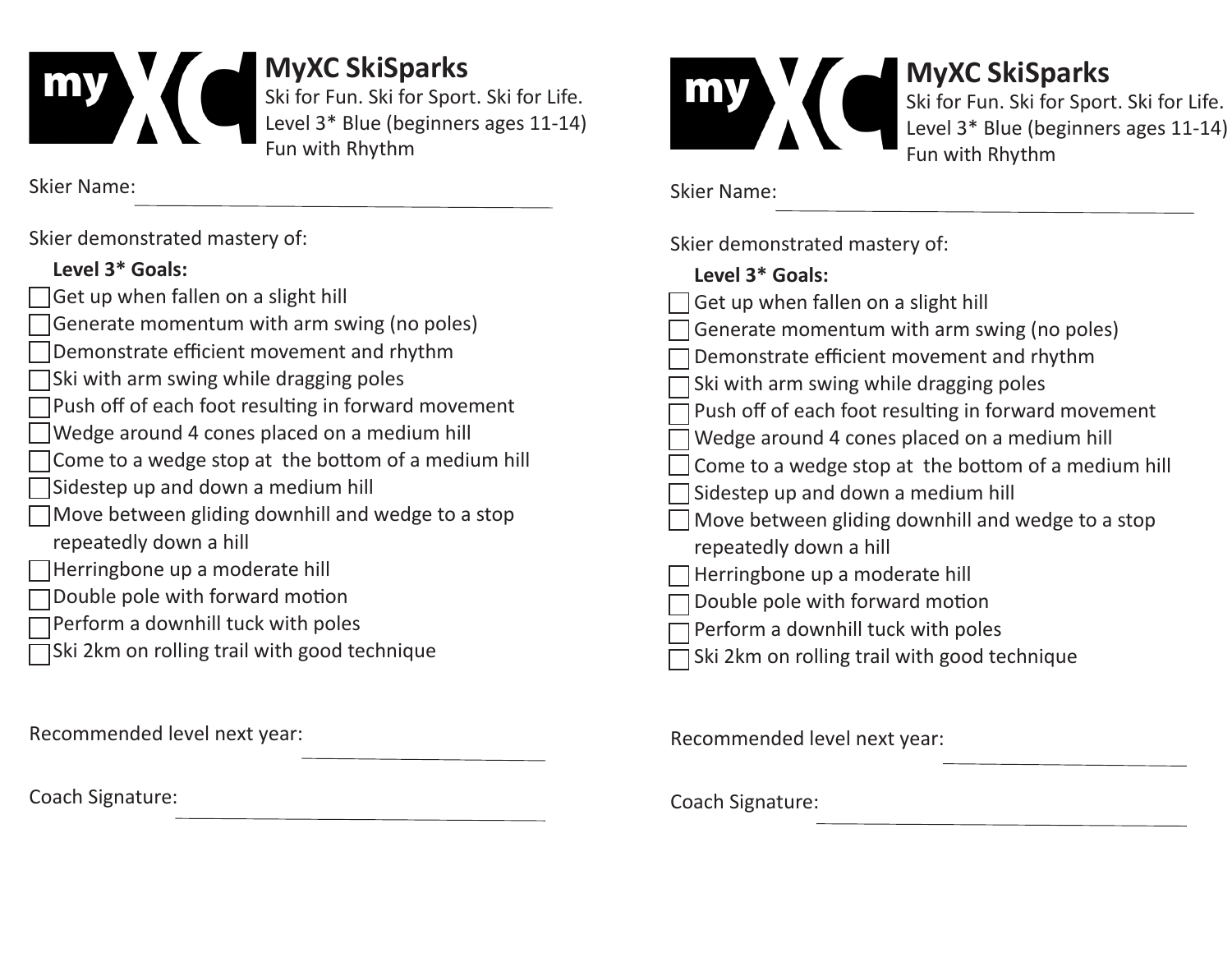

**MyXC SkiSparks**  Ski for Fun. Ski for Sport. Ski for Life. Level 4 Yellow: Fun with Glide

Skier Name:

| Skier demonstrated mastery of:                                                      | Skier demonstrated mastery of:                                                                                                                                                                                                                                                                                                                                                                                                                                       |  |
|-------------------------------------------------------------------------------------|----------------------------------------------------------------------------------------------------------------------------------------------------------------------------------------------------------------------------------------------------------------------------------------------------------------------------------------------------------------------------------------------------------------------------------------------------------------------|--|
| Level 4 Goals:                                                                      | <b>Level 4 Goals:</b>                                                                                                                                                                                                                                                                                                                                                                                                                                                |  |
| (Level 3 Skills are a pre-requisite)                                                | (Level 3 Skills are a pre-requisite)                                                                                                                                                                                                                                                                                                                                                                                                                                 |  |
| Demonstrate one-legged glide while striding (one foot off<br>of ground)             | Demonstrate one-legged glide while striding (one foot off<br>of ground)<br>Wedge around 4 cones placed on a medium hill<br>Come to a snowplow stop at the bottom of a large hill<br>Demonstrate a hockey-stop<br>Herringbone up a large hill<br>Double pole with powerful forward motion<br>Demonstrate double pole with a kick<br>Perform a downhill tuck on large down hill<br>Track skills; skiing in crowds, passing, getting in/out of<br>tracks and relay tags |  |
| Wedge around 4 cones placed on a medium hill                                        |                                                                                                                                                                                                                                                                                                                                                                                                                                                                      |  |
| Come to a snowplow stop at the bottom of a large hill                               |                                                                                                                                                                                                                                                                                                                                                                                                                                                                      |  |
| Demonstrate a hockey-stop                                                           |                                                                                                                                                                                                                                                                                                                                                                                                                                                                      |  |
| Herringbone up a large hill                                                         |                                                                                                                                                                                                                                                                                                                                                                                                                                                                      |  |
| Double pole with powerful forward motion                                            |                                                                                                                                                                                                                                                                                                                                                                                                                                                                      |  |
| Demonstrate double pole with a kick                                                 |                                                                                                                                                                                                                                                                                                                                                                                                                                                                      |  |
| Perform a downhill tuck on large down hill                                          |                                                                                                                                                                                                                                                                                                                                                                                                                                                                      |  |
| Track skills; skiing in crowds, passing, getting in/out of<br>tracks and relay tags |                                                                                                                                                                                                                                                                                                                                                                                                                                                                      |  |
| Ski 3km on hilly trails demonstrating proper technique and                          | JSki 3km on hilly trails demonstrating proper technique and                                                                                                                                                                                                                                                                                                                                                                                                          |  |
| transistions                                                                        | transistions                                                                                                                                                                                                                                                                                                                                                                                                                                                         |  |
| Recommended level next year:                                                        | Recommended level next year:                                                                                                                                                                                                                                                                                                                                                                                                                                         |  |
| Coach Signature:                                                                    | Coach Signature:                                                                                                                                                                                                                                                                                                                                                                                                                                                     |  |

Skier Name:

**MyXC SkiSparks** 

Ski for Fun. Ski for Sport. Ski for Life.

Level 4 Yellow: Fun with Glide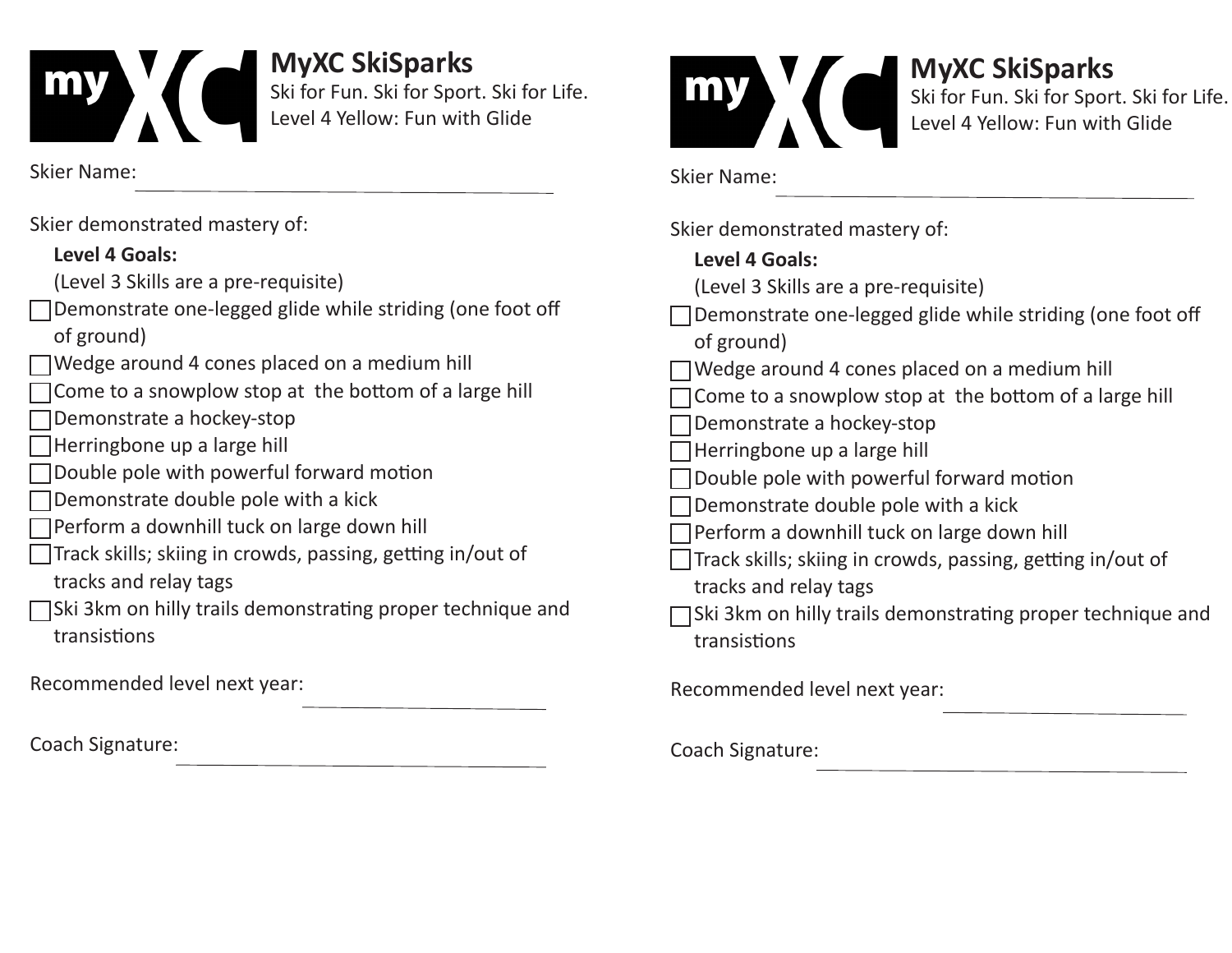

**MyXC SkiSparks**  Ski for Fun. Ski for Sport. Ski for Life. Level 5 Green: Fun with Skating

Skier Name:

Skier demonstrated mastery of:

## **Level 5 Goals:**

| (Level 4 skills are a prerequisite)        |  |
|--------------------------------------------|--|
| $\Box$ Skate without poles on flat terrain |  |
| Skate without poles up a gentle hill       |  |
| □ Double poling with arm momentum          |  |
| $\Box$ Marathon skate                      |  |
| $\Box$ V2 Alternate on flat terrain        |  |
| $\Box$ V2 on uphill terrain                |  |
| $\Box$ Flying herringbone                  |  |
| V1 Timing<br>I.                            |  |

Best lines on downhills

Track skills; Getting in and out of tracks, passing, relay tags

- $\Box$  Hockey stop in both directions
- **□Skate ski 3km on rolling terrain**

Recommended level next year:

Coach Signature:



# **MyXC SkiSparks**

Ski for Fun. Ski for Sport. Ski for Life. Level 5 Green: Fun with Skating

Skier Name:

Skier demonstrated mastery of:

### **Level 5 Goals:**

| (Level 4 skills are a prerequisite)                             |
|-----------------------------------------------------------------|
| Skate without poles on flat terrain                             |
| Skate without poles up a gentle hill                            |
| Double poling with arm momentum                                 |
| Marathon skate                                                  |
| V2 Alternate on flat terrain                                    |
| V <sub>2</sub> on uphill terrain                                |
| <b>Flying herringbone</b>                                       |
| V1 Timing                                                       |
| Best lines on downhills                                         |
| Track skills; Getting in and out of tracks, passing, relay tags |
| Hockey stop in both directions                                  |
| Skate ski 3km on rolling terrain                                |
|                                                                 |
| Recommended level next year:                                    |